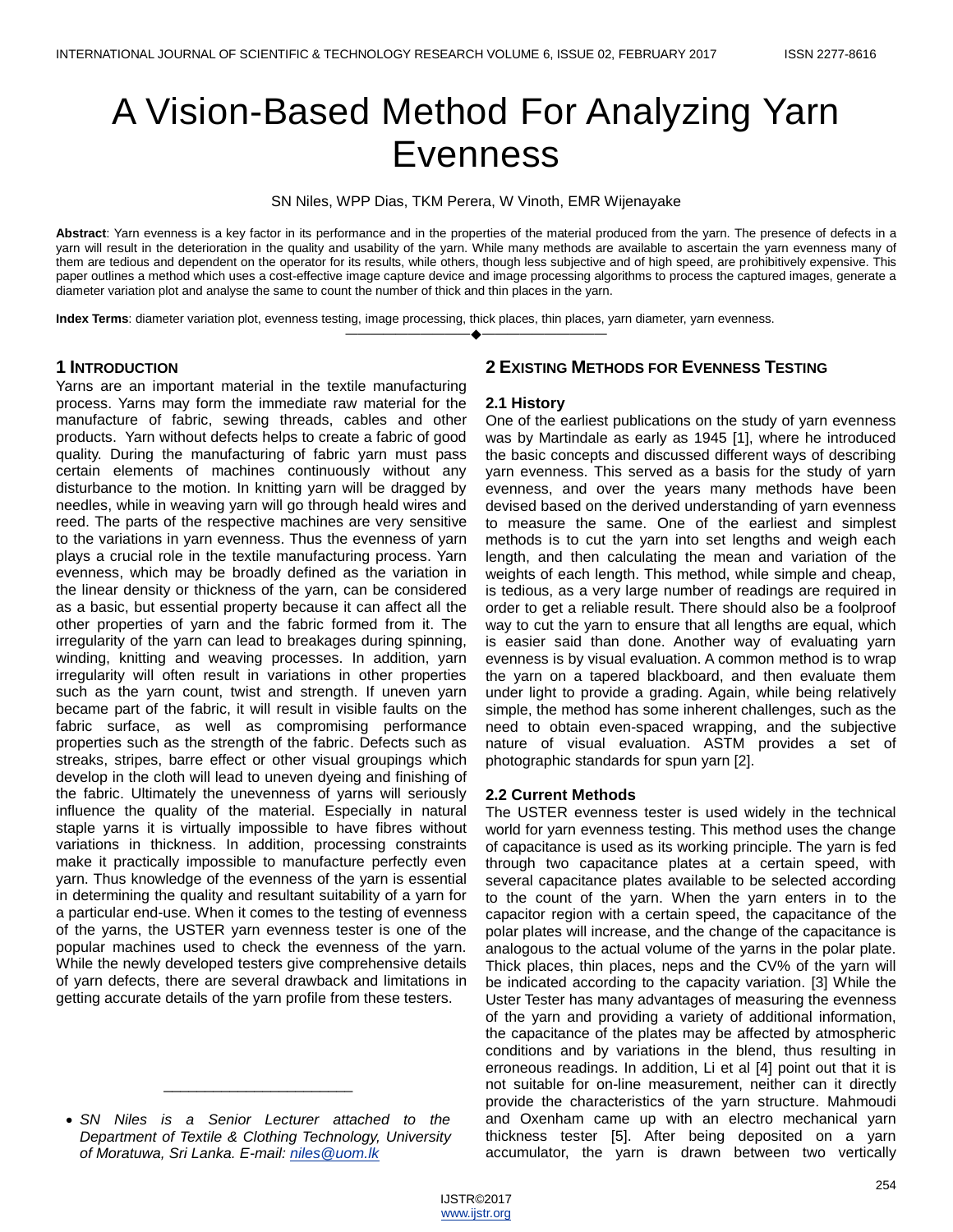mounted measuring rollers and a pair of take-up rollers. This method uses a stepper motor to provide an accurate interval length of yarn between tests. It also provides information about the effect of compression. However this method is subject to wear and tear, and is more suitable for the measurement of sliver thickness. The CTT (Constant Tension Transport) Yarn Performance Tester was developed by Dairong Zhang and Ling Cheng [6]. This uses a CCD camera, a CTT yarn supply system photoelectric components. While the factors affecting the Uster tester will not affect this tester, electromagnetic disturbances may cause errors in the readings. Li et al [4], have proposed an image processing based system where a photoelectric method comprising an image acquisition system, a computer processing system, and an USTER evenness tester is used. It is claimed that this system has a strong correlation to the results of the USTER tester, while being superior as it is not affected by the quality of the yarn. Image processing techniques have also been used to assess the slub yarns in the industry. Slub yarns are wrapped around a black cardboard using a YG381 yarn evenness tester. Then images of the yarn will be scanned by a high resolution scanner. Then the images will be analysed using image processing toolbox and the small objects such as hairiness and dust of the yarns will be deleted from the image in order to enhance the image quality. Then the slubs will be separated from the base yarn according to the mean diameter [7]. This method, while having similarities to the method proposed in this paper, is restricted to detecting slubs, whereas the proposed method looks at other defects as well.

# **3 PROPOSED METHOD**

## **3.1 Selection of an Appropriate Image capturing Device**

A number of different digital cameras were considered and images taken with them analysed. However it was found that the zooming capabilities of these devices were a limiting factor to obtaining images of the required quality. The captured image could not be satisfactorily scaled and analysed. In addition the frame capture rate in the digital cameras was comparatively low. For this reason a digital microscope with 200x zooming capability and a frame capture rate of 30 frames per second was used. The device used was portable and could be interfaced via a USB port to the computer.

## **3.2 Image Processing of Captured Images**

Histogram equalization and the use of different thresholding levels were tried out in order to correct the image and extract its contours.



*Fig. 1- (a) Image of yarn on black background (b)Resultant image after histogram equalization*



*Fig. 2 – After thresholding at 0.5658*

Different filtration methods were tried out, and it was found that median filtration used with averaging filters gave the best results. Average filtration served to remove the excess hairiness of the yarn.



*Fig. 3 – After filtration*

In the next stage the image intensity was adjusted to facilitate further processing.



*Fig. 4 – Contrast adjusted image*

In the next step a threshold value was calculated for the contrast adjusted image, and using a threshold value of 0.4765 the binary image in Fig. 5 was generated.



*Fig. 5 – Binary image generated after thresholding at 0.4765*

Finally morphological operations were carried out to remove small distortions or noise less than the defined amount of pixels, resulting in Fig. 6.